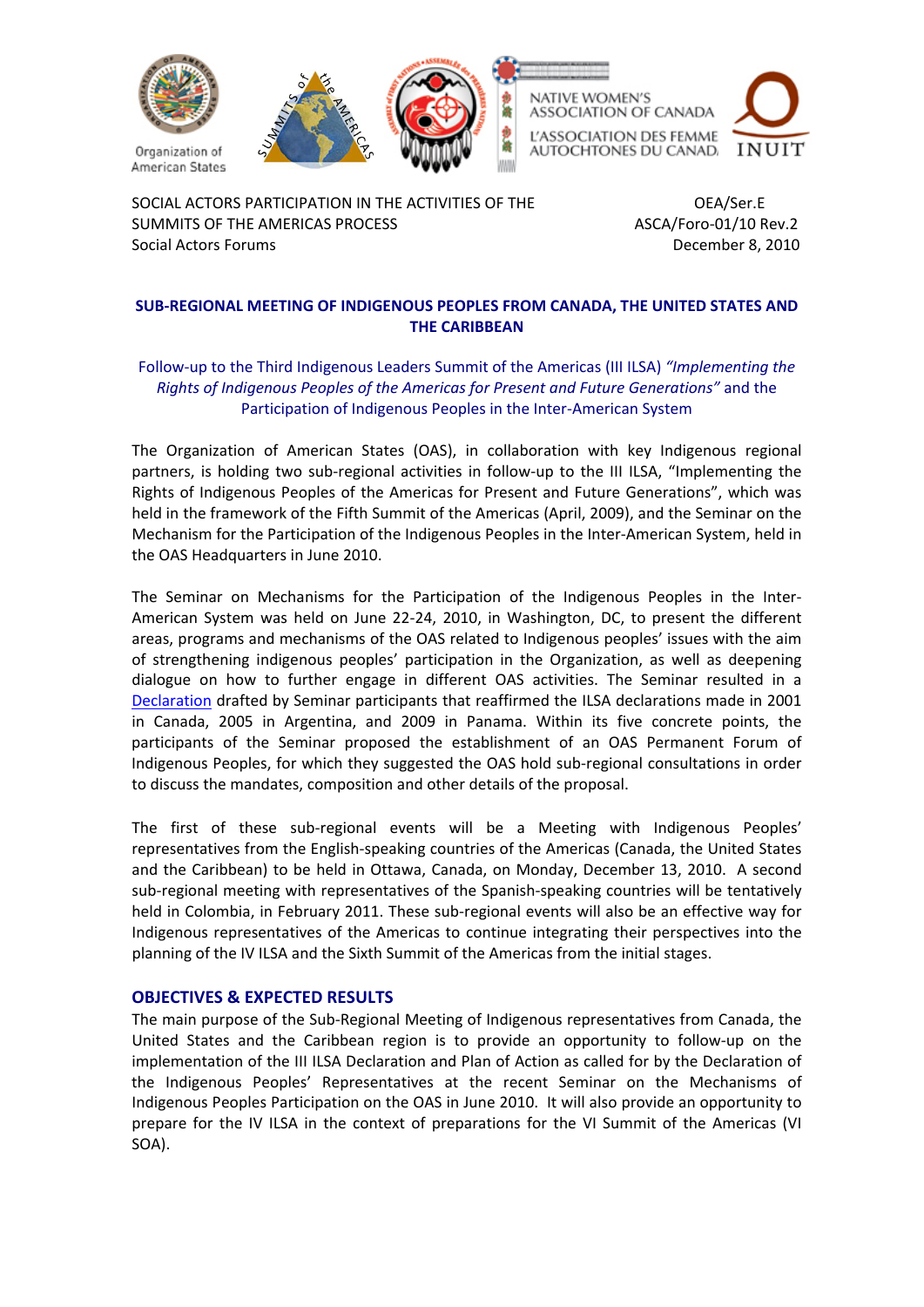## **PARTNERS**

The Sub‐Regional Meeting is being planned in partnership between the OAS Summits of the Americas Secretariat, the Assembly of First Nations (AFN), the Native Women's Association of Canada (NWAC) and the Inuit Circumpolar Council (ICC Canada).

## **METHODOLOGY & FORMAT**

The Sub‐Regional event will be held on Monday, December 13, 2010 from 8:30 am to 5:00 pm, and will consist of:

- 1. An inaugural session with an open prayer;
- 2. An introduction to the ILSAs and Indigenous peoples' participation in the Summit process;
- 3. A discussion on the follow‐up to the III ILSA and its next steps, including the call for the creation of a Permanent Forum of Indigenous Peoples within the OAS, its mandates, composition and other details regarding the proposal for such a Forum.
- 4. The development of a work plan towards the IV ILSA and review of next steps.

For those who cannot attend the event, the Summit Secretariat will make the [Summits](http://svc.summit-americas.org/) Virtual [Community](http://svc.summit-americas.org/) (SVC) available for all those individuals interested in contributing to these discussions. This SVC offers its registered members the opportunity to participate in forums and discussion groups, as well as obtain materials, such as documents, videos, links, etc on topics of interest to the Summits process, including the participation of indigenous peoples. In the SVC, members can also share comments and opinions with other individuals who are interested in common themes. To participate in the Indigenous Peoples Group, please click [here](http://svc.summit-americas.org/groups/indigenous-peoples-group) or visit: http://svc.summit‐[americas.org/groups.](http://svc.summit-americas.org/groups)

## **REFERENCE DOCUMENTS & INFORMATION**

With the objective of enriching the discussions in each thematic area of the Forum, it is suggested that participants familiarize themselves with the following documents:

- ILSA Documents: III ILSA **[Declaration](http://www.summit-americas.org/V_Summit/CS/ilsa_dec_en.pdf)** and Plan of [Action](http://www.summit-americas.org/V_Summit/CS/ilsa_poa_en.pdf).<sup>[1](#page-1-0)</sup>
- Seminar: [Declaration](http://www.summit-americas.org/cs/meetings/062210/decl_en.pdf) and Concept [document](http://www.summit-americas.org/cs/meetings/062210/concept_doc_en.pdf) of the event.
- **•** Reports of the Summit Implementation Review Group (SIRG) meetings of [2](#page-1-1)010.<sup>2</sup>

## **Relevant Websites:**

 $\overline{a}$ 

- Summit of the Americas Information Network: **[www.summit](http://www.summit-americas.org/)‐americas.org** (and the Social actors section **www.summit‐[americas.org/cs.html](http://www.summit-americas.org/cs.html)**)
- Summits Virtual Community **www.summit‐[americas.org/svc](http://www.summit-americas.org/svc)** (and its [Group](http://svc.summit-americas.org/groups/indigenous-peoples-group) on [Indigenous](http://svc.summit-americas.org/groups/indigenous-peoples-group) Peoples)

<span id="page-1-0"></span><sup>1</sup> First ILSA Declaration and Plan of Action (Ottawa, 2001)

Second ILSA: **Declaration and Plan of Action (Buenos Aires, 2005)** 

<span id="page-1-1"></span><sup>2</sup> First Regular Meeting of 2010 of the SIRG (held in Washington, DC, April 13, 2010): English**.** 

Report of the Meeting at the Ministerial Level of the SIRG (held in Lima, Peru, June 8, 2010): **English**;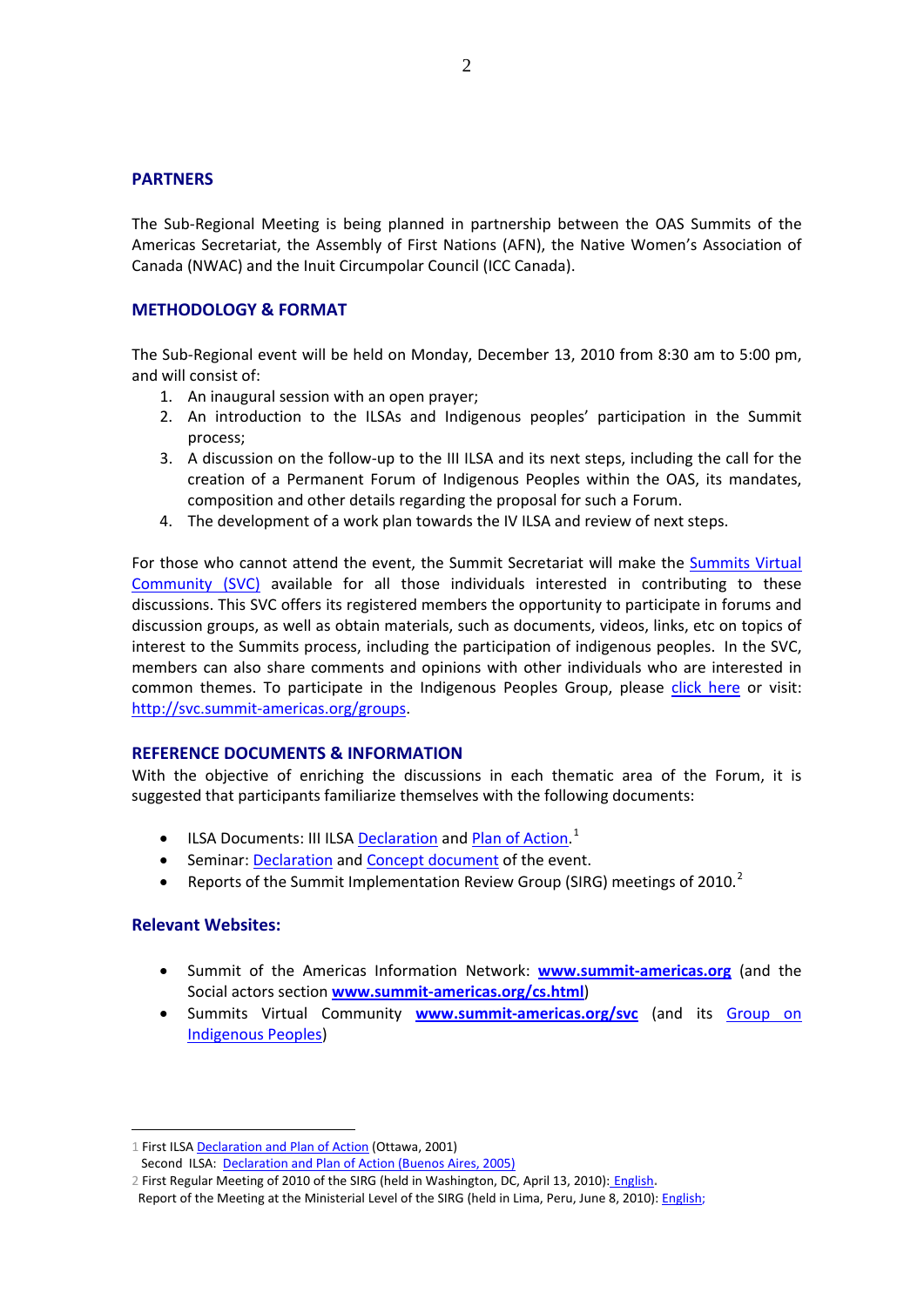#### **AGENDA**

# **Date: Monday, December 13th, 2010 Time: 8:30 a.m. to 5:00 p.m. Place: Minto Suites Hotel, Ottawa, Canada**

#### **8:00 – 8:30am Registration** (outside the Lisgar Room)

8:30 a.m. Opening Prayer

#### 8:40 a.m. Welcome remarks

- Martin Huenneke, Senior Specialist, Summits of the Americas Secretariat (SAS)
- Grand Chief Edward John, on behalf of the Assembly of First Nations (AFN)
- 9:20 a.m. Overview of the Summits of the Americas process and Indigenous Peoples' Participation (Moderator: Grand Chief Edward John on behalf of the AFN)

Introduction to the Summits Process (Martin Huenneke and Andrea Montilla) [20 min]

- Introduction to the Indigenous Leaders' Summits of the Americas (III ILSA Co‐Chair President Corbiere Lavell) [15 min]
- Report on the Seminar on Mechanisms of Indigenous Peoples' participation in the Inter‐American System: key results (Zoila Ellis, the Garfuna Heritage Organization) [15 min]
- 10:10 a.m. Questions and Answers
- 10:30 a.m. Health Break
- 10:45 a.m. Follow‐up to Implementation of the III ILSA Declaration and Plan of Action (Moderator: Martin Huenneke on behalf of the SAS)

i) Report from ILSA Co-Chair Grand Chief Edward John [15 min] Questions and Answers [10 min]

ii) Report from an Indigenous Representative from the US (June Lorenzo, American Indian Law Alliance/Pueblo of Laguna) [15 min] Questions and Answers [10 min]

iii) Report from an Indigenous Representative from the Caribbean (Olga Tzec/Roberto Borrero) [15 min] Questions and Answers [10 min]

- 12:00p.m. Lunch Break
- 1:00 p.m. The **Implementation Plan** of the III ILSA Declaration and Plan of Action: Next Steps and Key Components (Moderator: Celeste McKay on behalf of AFN)